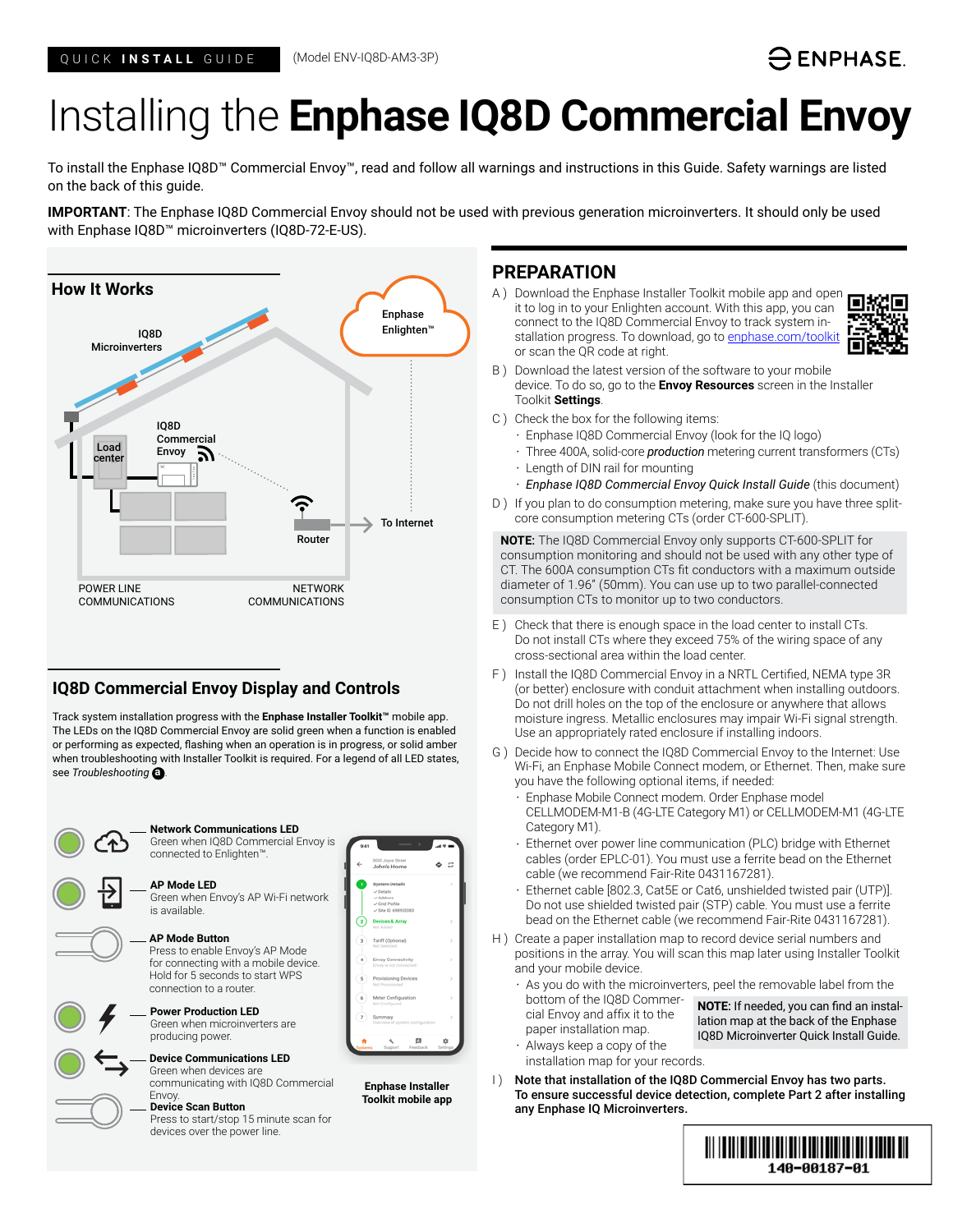# **INSTALLATION — Part 1**

It is a best practice to complete Installation Part 1 before installing Enphase Microinverters.

**For steps 2 and 3, refer to the wiring diagram on the next page.**

#### **Choose a location for the IQ8D Commercial Envoy 1**

**WARNING:** Risk of equipment damage. When installing the IQ Envoy in an enclosure, choose area for installation where ambient temperature does not exceed 46º C (115º F).

- A ) Install the IQ8D Commercial Envoy near the main load center or PCC (point of common coupling) and consider the length of the production CT leads (5 feet) when choosing the location. Do not extend the leads of the production CTs.
- B ) Install the IQ8D Commercial Envoy in a protected dry space in an NRTL Certified, NEMA type 3R (or better) enclosure with conduit attachment. Use an appropriately rated enclosure if hard wiring the IQ8D Commercial Envoy indoors.

**NOTE**: Metallic enclosures may impair Wi-Fi signal strength.

C ) Mount the Envoy horizontally using the included DIN rail.

### **Wire the IQ8D Commercial Envoy for Power and Metering 2**

The IQ Envoy uses terminal blocks for power and metering connections. Refer to the wiring digram on the following page when performing this step.

You must install three solid-core current transformers (CTs) for production metering. Consumption monitoring is optional and requires that you order and install three additional split-core CTs. Use a protected route in conduit for the CT wires from the main load center to the IQ8D Commercial Envoy. The consumption CT leads are 13 feet long. If you need to extend the leads, refer to the *Enphase IQ8D Commercial Envoy Installation and Operation Manual* at: [enphase.com/support.](http://enphase.com/en-us/support/contact) Do not extend the leads of the production CT.



**DANGER!** Risk of electric shock. Always de-energize circuits before wiring for power and CTs.

**DANGER!** Risk of electrocution! Do not install CTs when current is flowing in the sensed circuit. Always install CT wires in the terminal blocks before energizing the sensed circuit.

**NOTE**: When installing CTs, it is important to match CT and sense voltage phases. Be sure to consistently identify the three AC lines at three points: the main load center feed, the Envoy, and the solar production circuit breaker. Wire colors (typically black, red, and blue) may not always consistently identify L1, L2, and L3. If in doubt, use a multimeter to check.

**NOTE**: Because of variance in load center design and main power feed, there may not always be enough space to install consumption metering CTs. See our technical brief, *Assessing a Site for Installing Consumption CTs*, at enphase.com/support.

- A) Before running the CT wires through conduit, use colored tape to mark each of the CTs and the free ends of its wires, marking each with a different color. You can run multiple CT wires through a single conduit.
- B ) Wire the IQ8D Commercial Envoy for **power**
	- Use a three-pole circuit breaker of up to 20 A (maximum) for the supply wiring.
	- Make sure supply wiring is 14 AWG or larger copper rated at 75 degrees C or better.
	- Use a screwdriver to loosen the screw on the terminal block door and open the door.
	- Flip open the terminal block door and wire the line and neutral conductors as shown: Connect Line 1 to L1, Line 2 to L2, Line 3 to L3, and Neutral to N. Tighten to 10.5 in-lbs (1.2 N m).

#### **NOTE**: Only run active conductors of the same phase through each CT. Each CT can monitor multiple active conductors.

- C ) Install the **production** CTs on active phases as required: • Locate the arrow on the CT label.
	- To monitor production on Line 1:
		- Connect the white wire to the white "P1" terminal and the blue wire to the blue "P1" terminal.
	- Pass Line 1 of the solar production circuit through the CT with the arrow pointing toward the load (away from the solar array).

#### • To monitor production on Line 2:

- Connect the white wire to the white "P2" terminal and the blue wire to the blue "P2" terminal.
- Pass Line 2 of the solar production circuit through the CT with the arrow pointing toward the load (away from the solar array).

#### • To monitor production on Line 3:

- Connect the white wire to the white "P3" terminal and the blue wire to the blue "P3" terminal.
- Pass Line 3 of the solar production circuit through the CT with the arrow pointing toward the load (away from the solar array).

#### $\cdot$  Tighten all connections to 5 in-lbs (0.6 N m).

- D ) Install the **consumption** CTs on active phases as required:
	- Locate the arrow on the CT label.
	- Make sure that the AC mains wire(s) are de-energized until you have secured the CT wires in the terminal blocks.

#### To monitor consumption on Line 1:

- Connect the white wire to the white "C1" and the blue wire to the blue "C1" terminal.
- Clamp the CT on the main supply Line 1. When the consumption CT is on Line 1 conductor, the arrow must point toward the load (away from the grid).

#### To monitor consumption on Line 2:

- Connect the white wire to the white "C2" terminal and the blue wire to the blue "C2" terminal.
- Clamp the CT on the main supply Line 2. When the consumption CT is on Line 2 conductor, the arrow must point toward the load (away from the grid).
- To monitor consumption on Line 3:
	- Connect the white wire to the white "C3" terminal and the blue wire to the blue "C3" terminal.
	- Clamp the CT on the main supply Line 3. When the consumption CT is on Line 3 conductor, the arrow must point toward the load (away from the grid).
- $\cdot$  Tighten all connections to 5 in-lbs (0.6 N m).

# **3 Energize and Update the IQ8D Commercial Envoy**

- A ) Close the terminal block door, and secure it with the screw.
- B ) Turn on the circuit feeding the IQ8D Commercial Envoy.
- C ) On the Envoy, if the AP Mode LED is not lit, press the AP Mode button.
- D ) On your mobile device, go to Settings and join the Wi-Fi network "Envoy\_nnnnnn" (where "nnnnnn" represents the final six digits of the IQ8D Commercial Envoy serial number).
- E ) The Installer Toolkit app informs you if the Envoy software is not current by displaying the Envoy Software Update message. If this message displays, follow the on-screen instructions to update the Envoy.
- F ) For a short period (5-10 minutes), you must keep your mobile device near the Envoy. Follow the on-screen instructions while the update takes place.



#### **WARNING:** Do not remove power from the IQ8D Commercial Envoy during the software update.

The update may take up to 20 minutes. The Envoy reboots several times during the update and the LEDs light up in varied sequences until the update is complete.

All four LEDs flash amber during boot up (approximately 3 minutes). When boot up is complete, the Device Communications LED  $\leftarrow$  lights solid amber, indicating that devices are not yet detected.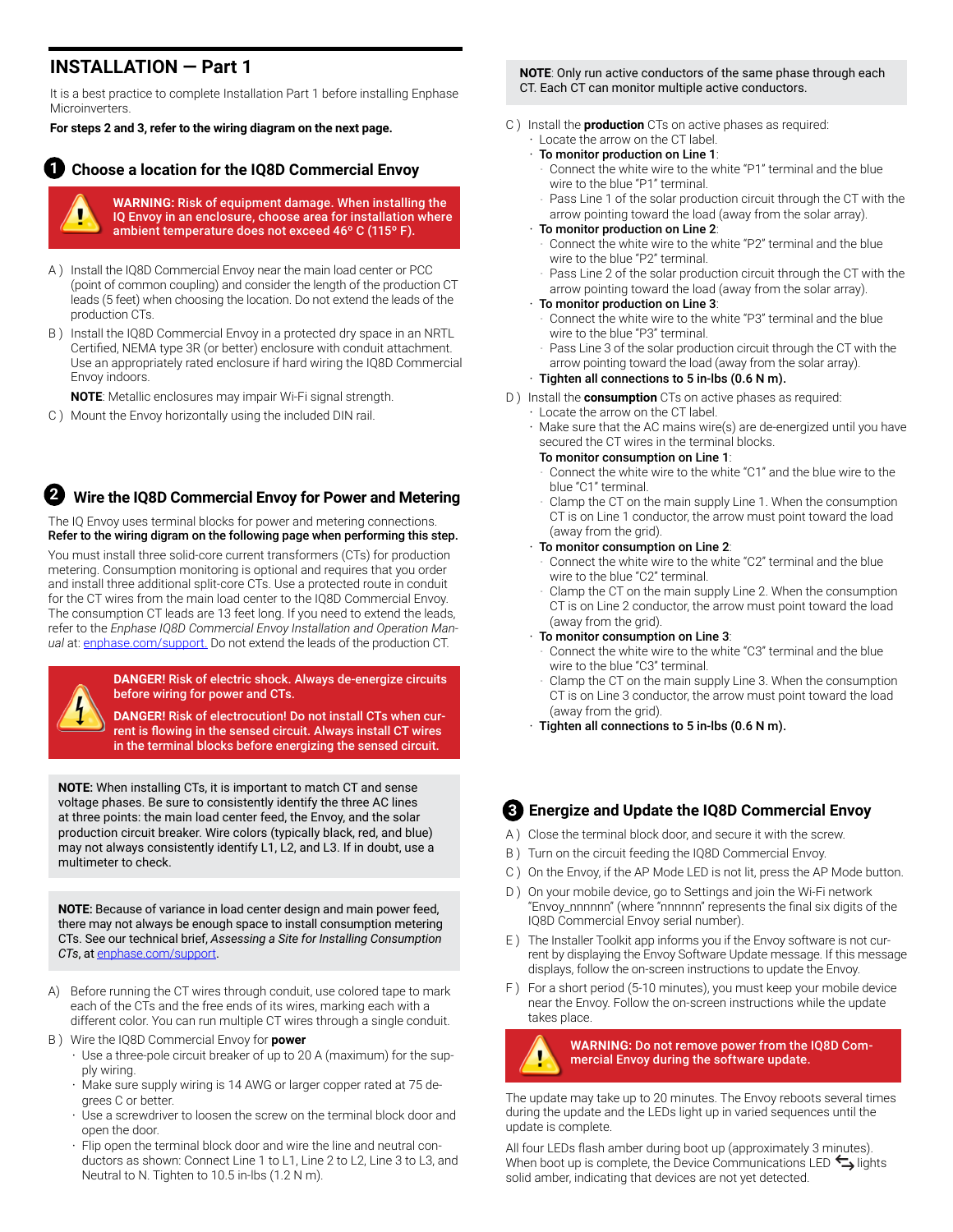# IQ8D Commercial Envoy Wiring **IQ8D Commercial Envoy Wiring**

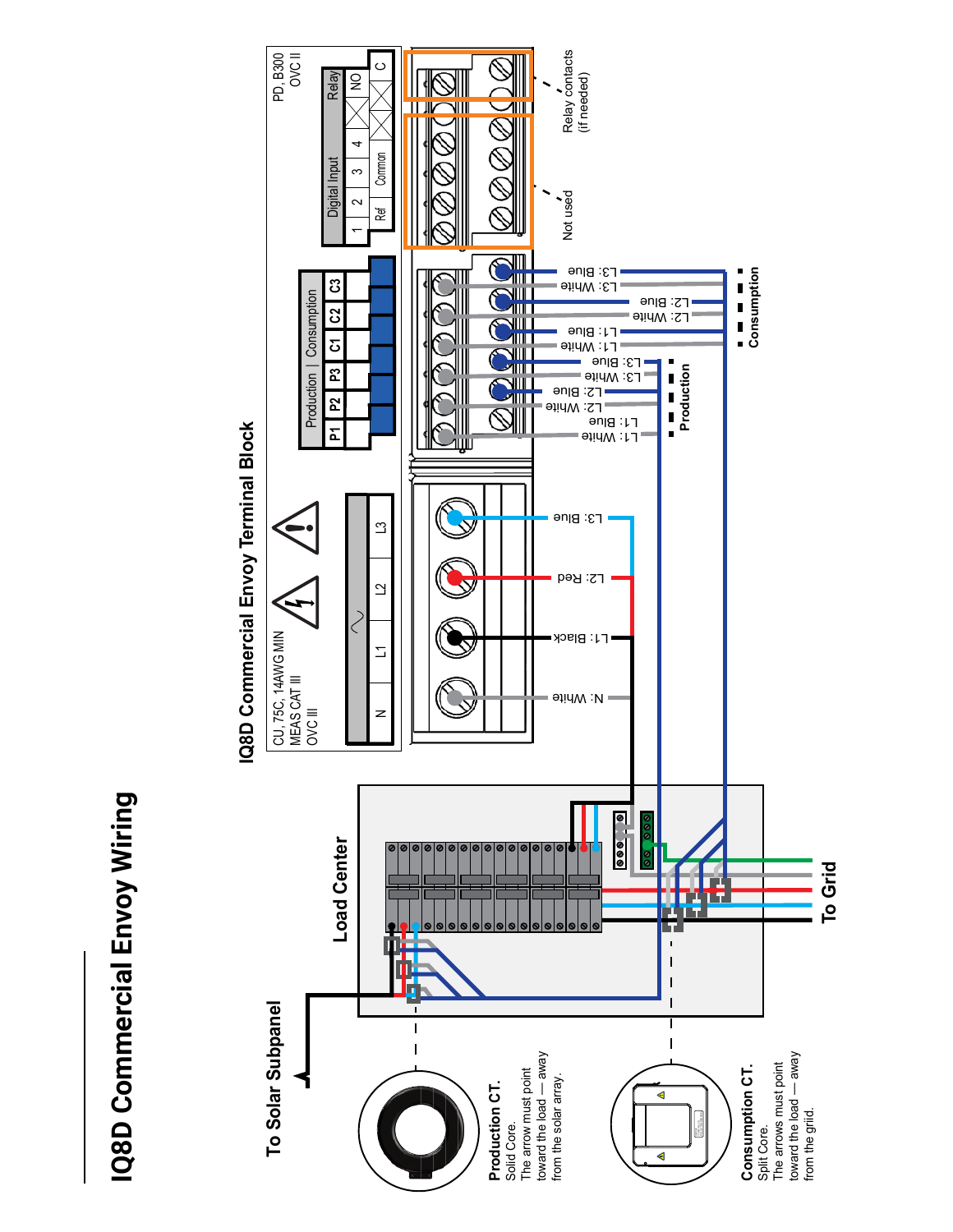# **INSTALLATION — Part 2**

Once the update is finished and the PV system is installed, the Envoy is ready for **Installation Part 2**. You must complete Installation Part 2 after installing the PV system.

# **Detect Devices 4**

Use one of the following methods to detect devices (Enphase Microinverters)

#### **Method A // Provision devices with Installer Toolkit**

Use the Installer Toolkit mobile app to configure the IQ8D Commercial Envoy with the serial numbers of the installed devices.

- A ) Launch the Installer Toolkit app and tap **View Systems.**
- B ) Select the system you are working with, or tap **[+]** to add a new system.
- C ) Connect to the IQ8D Commercial Envoy with your mobile device (smart phone or tablet). The AP Mode LED  $\overline{B}$  lights solid green when the network is available.
	- On the Envoy, if the AP Mode LED is not lit, press the AP Mode button.
	- On your mobile device, go to Settings and join the Wi-Fi network "Envoy\_nnnnnn" (where "nnnnnn" represents the final six digits of the IQ8D Commercial Envoy serial number).
- D ) If the serial number for the Envoy you are installing is not displayed on the System Overview screen, tap the **[+]** next to the word "Envoys". When the app displays the serial number of the Envoy, tap it to add it to the system.
- E ) Following the on-screen instructions to create the arrays and scan the serial numbers from the installation map.
- F ) Tap the **Connect** button. This provisions the scanned devices on the Envoy.
- G ) When prompted, confirm the number of devices that you installed.
- H ) If your system requires a region-specific grid profile, select and apply a grid profile to the devices. (Systems in Hawaii require you to set a profile.)

The Device Communications LED $\hookrightarrow$  lights solid green if all the provisioned devices are communicating or solid amber if any devices are not communicating.

#### **Method B // Discover devices with Installer Toolkit**

Use the Installer Toolkit mobile app to set the number of devices the IQ8D Commercial Envoy should search for on the power line.

- A ) Connect to the IQ8D Commercial Envoy with your mobile device (smart phone or tablet). The AP Mode LED  $\frac{1}{2}$  lights solid green when the network is available.
	- On the Envoy, if the AP Mode LED is not lit, press the AP Mode button.
	- On your mobile device, go to Settings and join the Wi-Fi network "Envoy\_nnnnnn" (where "nnnnnn" represents the final six digits of the IQ8D Commercial Envoy serial number).
- B ) Launch Installer Toolkit and tap **Connect to an Envoy.**
- C ) When prompted, enter the number of devices that you installed.
- D ) If your system requires a region-specific grid profile, select and apply a grid profile to the devices. (Systems in Hawaii require you to set a profile.)
- E ) When prompted to start a device scan, tap **OK**.

The Device Communications LED  $\leftrightarrow$  flashes green while scanning, solid green when all the devices you installed are communicating, or solid amber if any devices are not communicating.

#### **With both methods**

If the Device Communications LED remains solid amber, see *Troubleshooting* **b** *.*

# **Verify Configuration and Enable the Meters 5**

While still connected to the IQ8D Commercial Envoy with Installer Toolkit, check the Overview screen for the following:

- A ) Confirm that the expected number of devices are detected and communicating.
- B ) Check that the new profile is set on all the devices. Setting the profile may take up to 5 minutes for a typical system.
- C ) Tap the **Meters** button.
- D ) Tap **Production Meter** and follow the on-screen instructions to enable the Production Meter.
- E ) If you installed consumption metering CT(s), tap **Consumption Meter** and follow the on-screen instructions to enable the Consumption Meter.
- F ) Return to the **Overview** screen and verify the meter reading(s).

If you used Installer Toolkit to detect devices, the Power Production LED  $\neq$  lights solid green when all expected microinverters are producing power. If you did not use Installer Toolkit, it lights solid green if all communicating microinverters are producing power. It flashes green when devices are upgrading. Check Installer Toolkit for production status details. If the Power Production LED remains solid amber, see *Troubleshooting* **<sup>c</sup>** .

#### **Connect to Enlighten 6**

This section describes using the IQ8D Commercial Envoy integrated Wi-Fi or the Mobile Connect modem. For information about using Ethernet and/ or PLC bridges, refer to the *Enphase IQ8D Commercial Envoy Installation and Operation Manual* at: [enphase.com/support.](http://enphase.com/en-us/support/contact)

#### **Method A // Integrated Wi-Fi**

Requires a wireless router with an Internet connection.

- A ) On the Envoy, verify that no Ethernet cable is plugged into the RJ45 port.
- B ) If the router supports WPS, press and hold the WPS button on the wireless router for a few seconds. On most routers, a WPS indicator begins flashing.
- C ) If you are using the Installer Toolkit mobile app, tap the **Network**  button, tap **Wi-Fi,** and then tap your network from the list of available networks. If the wireless router

does not support WPS, you may be prompted to enter a password.



The Network Communications LED  $CD$  begins flashing green.

Within three minutes the Network Communications LED lights solid green, indicating a successful connection to Enlighten. If the Network Communications LED remains off or lights solid amber, see Troubleshooting **<sup>d</sup>** .

#### **Method B // Enphase Mobile Connect Modem**

[Order Enphase model CELLMODEM-M1-B (4G-LTE Category M1) or CELLMODEM-M1 (4G-LTE Category M1)]

- A ) Connect and mount the modem as described in the *Enphase Mobile Connect Installation Guide*.
- B ) First, connect the USB cable to the IQ8D Commercial Envoy and then connect the USB connector to the modem. If receiving power from the IQ8D Commercial Envoy, the modem power LED lights.

Within three minutes the Network Communications LED lights solid green, indicating a successful connection to Enlighten. If the Network Communications LED remains off or lights solid amber, see Troubleshooting in the Enphase Mobile Connect Installation Guide.



IQ8D Commercial Envoy

modem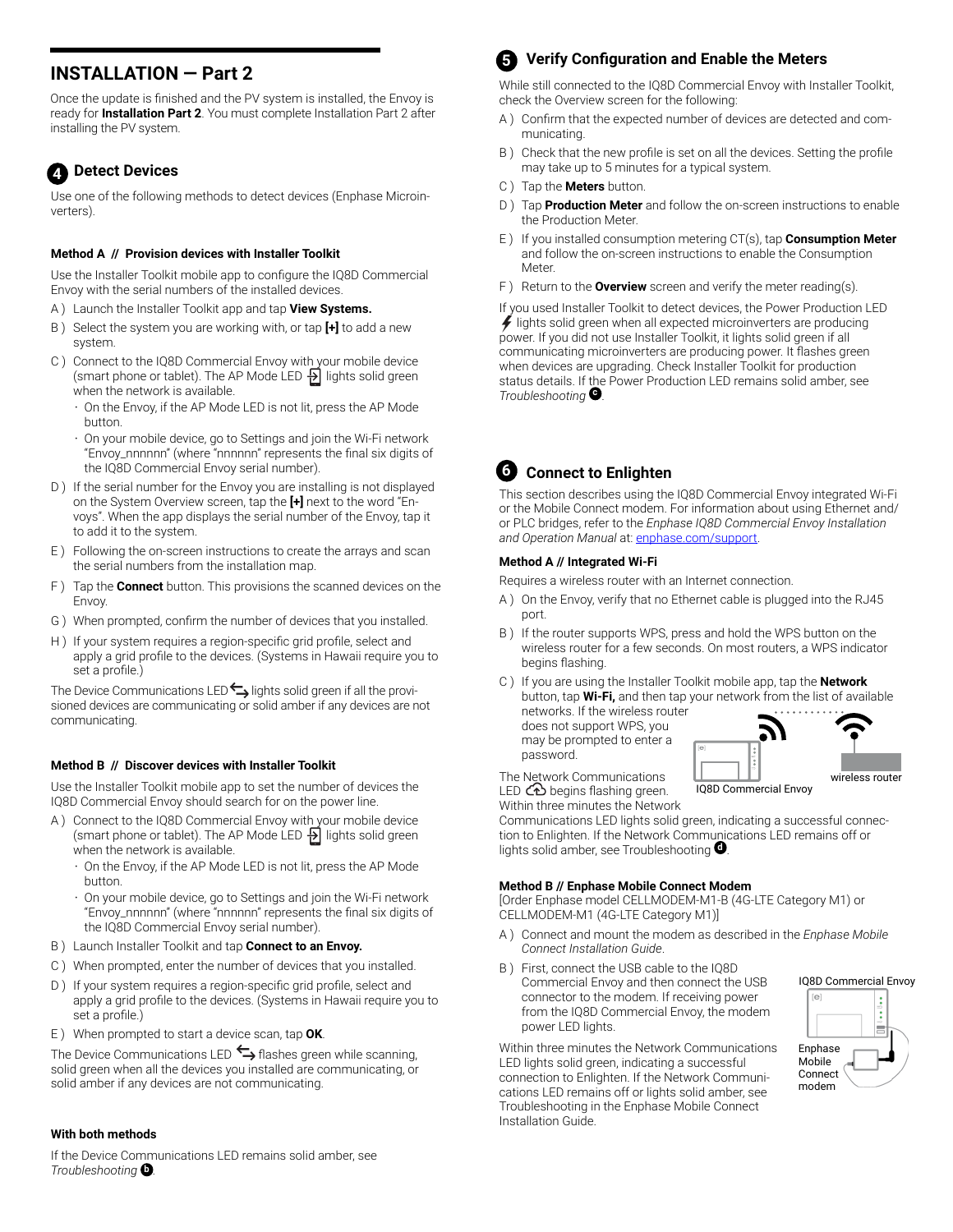# **7** Send System Summary Report

When you have completed your system setup, you can generate and email a summary report.

- A ) From Installer Toolkit, tap **Done** in the upper-right corner of the screen to disconnect from the Envoy. Installer Toolkit will ask if you want to view a summary report.
- B ) Tap **View Report.** The report displays IQ Envoy and system information with a list of device serial numbers, their last power reports, and information about the grid profile applied to the devices.
- C ) Tap  $\overline{\mathbf{M}}$  to email the report as needed as a record of successful system installation and for evidence of grid profile settings.

# **Activate Monitoring 8**

Register the IQ Envoy in Enlighten [\(enlighten.enphaseenergy.com\)](http://enlighten.enphaseenergy.com).

#### **Method A // If the IQ Envoy is associated with a system in Installer Toolkit**

- A ) On your mobile device, go to Settings and disconnect from the Envoy's Wi-Fi network.
- B ) Return to the Installer Toolkit app and tap the **Sync** button on the System Overview screen.
- **TROUBLESHOOTING**

# **a LED overview**

| <b>LED</b>                    | <b>State</b>                | Description                                                                         |
|-------------------------------|-----------------------------|-------------------------------------------------------------------------------------|
| All                           | Flashing amber in unison    | The IQ8D Commercial Envoy is booting up                                             |
|                               | Flashing green sequentially | Software upgrade in progress                                                        |
| Network<br>tions              | Solid green                 | Communicating with Enlighten                                                        |
|                               | Flashing green              | WPS connection in progress or the IQ Envoy<br>is attempting to connect to Enlighten |
|                               | communica- Solid amber      | Local network connection only                                                       |
|                               | Off                         | No network connection                                                               |
| AP mode                       | Solid green                 | AP mode enabled:<br>IQ8D Commercial Envoy Wi-Fi network<br>available                |
|                               | Off                         | AP mode disabled:<br>IQ Envoy Wi-Fi network unavailable                             |
| Power<br>production           | Solid green                 | All communicating microinverters are<br>producing                                   |
|                               | Flashing green              | Microinverter upgrade in progress                                                   |
|                               | Solid Amber                 | At least one microinverter is not producing                                         |
|                               | Off                         | Microinverters are not producing or commu-<br>nicating (low light or night time)    |
| Device<br>communica-<br>tions | Solid Green                 | All devices are communicating                                                       |
|                               | Flashing Green              | Device scan in progress                                                             |
|                               | Solid Amber                 | At least one device is not communicating                                            |
|                               | Off                         | Devices are not communicating<br>(low light or night time)                          |

## **b Device detection issues**

If the Device Communications LED  $\blacktriangleright$  lights solid amber, it may be a result of low light levels. If there isn't enough sunlight to power up the microinverters, they can't communicate with the Envoy.

If there is sufficient daylight for the microinverters to power up, the issue may be that the IQ8D Commercial Envoy is having difficulty communicating over the power lines. To troubleshoot this issue:

- Check the Installer Toolkit mobile app to see which devices are not communicating.
- Check that the circuit breaker(s) for the PV array are in the "ON" position.
- Verify that the PV modules are connected to the microinverters.
- Verify the PV module DC voltage is within the allowable range for the microinverter.
- C ) When you have access to a computer with Internet access, log in to Enlighten and select the system name from the Activation List on the dashboard.
- D ) From the activation form, open Array Builder.

If you used Installer Toolkit to build arrays and scan device serial numbers, the array(s) are built—make any necessary adjustments in Array Builder.

If you did NOT use Installer Toolkit to build arrays and scan device serial numbers, create the virtual array in Array Builder using the installation map as your reference. (You may need to wait if the devices have not yet reported to Enlighten.)

#### **Method B // If the IQ8D Commercial Envoy is NOT associated with a system in Installer Toolkit**

- A ) Log into Enlighten and click **Add a New System** from the dashboard.
- B ) Enter the System, Installer, Owner, and Location information.
- C ) Enter the IQ8D Commercial Envoy serial number.
- D ) Click **Save** to submit the form.
- E ) After the devices have reported to Enlighten, open Array Builder from the activation form, and create the virtual array, using the installation map as your reference.



# **c Power production issues**

If the Power Production LED  $\neq$  lights solid amber, check the Installer Toolkit mobile app to see which microinverters are not producing:

- If none of the microinverters are producing power, there may be a grid or wiring issue. First, verify that there is proper input voltage and frequency from the grid. Next, check the breaker and wiring, starting at the load center.
- If all the non-productive microinverters are on the same branch, check the breaker and wiring starting at the junction box for the affected branch.
- If only one or scattered microinverters are not producing power, first check to see that the AC connectors are fully connected. Next, check that each module is providing the required startup voltage for the microinverter (22V). A PV module that is failing or that is undersized may not generate enough power for AC conversion.

#### **d Internet connection issues**

If you are using Wi-Fi and the Network Communications LED  $\bigcirc$  remains off:

- The WPS connection window may have timed out. Retry the connection steps.
- Make sure that the broadband router is operational by checking that other devices at the site can access the network.
- Be aware that metal enclosures or obstructions impede wireless communication.
- If you cannot see your router or access point in the list on the Envoy, or cannot maintain a connection, it may be necessary to add a wireless repeater to extend the network range.

If you are using Wi-Fi and the Network Communications LED lights solid amber, make sure that the broadband router is connected to the Internet by checking that other devices at the site can access the Internet.

If you are using the Enphase Mobile Connect modem and the Network Communications LED remains off or lights solid amber, see Troubleshooting in the Enphase Mobile Connect Installation Guide.

For any connection method, you can troubleshoot network issues with the Installer Toolkit mobile app by tapping the **Network** button, then **Diagnostic Tools**.

If you replace the broadband router, configure the IQ8D Commercial Envoy Wi-Fi settings for the new Wireless Network Name (SSID) and password. Or use the WPS function described in step 6.